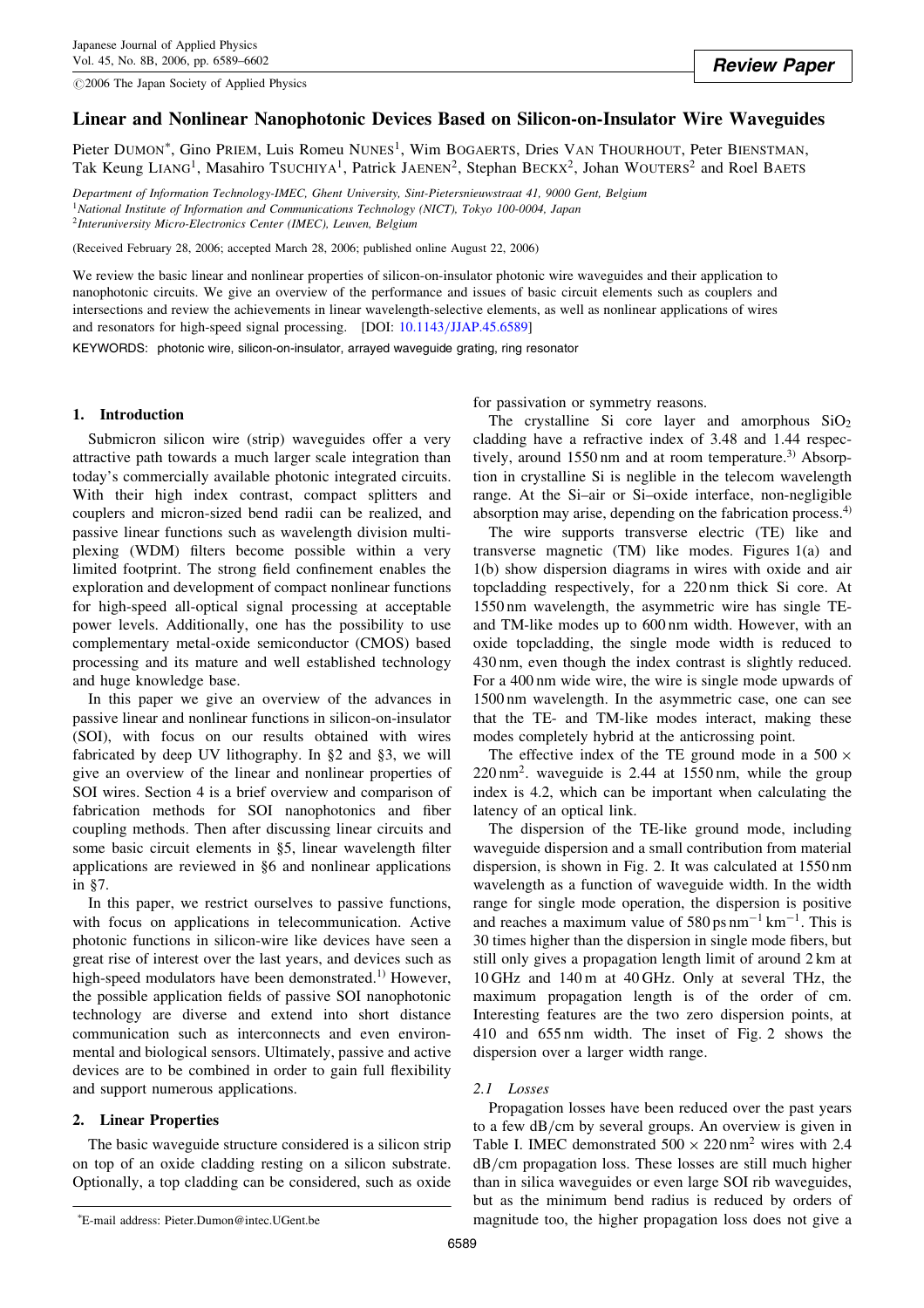3.0



Fig. 1. Dispersion diagrams for a wires at 1550 nm wavelength: (a) oxide cladding and (b) oxide bottom and air topcladding.



Fig. 2. Dispersion of the TE-like ground mode in a wire with 220 nm Si thickness and oxide cladding.

higher loss per component however. In complex integrated circuits with many components and long total interconnection lengths, this picture changes. Therefore, losses need to be reduced further.

In SOI wires, propagation loss results from scattering due to sidewall roughness, substrate leakage and absorption at imperfect material interfaces. Theoretical calculations of propagation losses due to scattering at sidewall roughness

Table I. Waveguide losses.

| Affiliation            | Cross-section<br>(nm <sup>2</sup> ) | Loss<br>(dB/cm) |
|------------------------|-------------------------------------|-----------------|
| IMEC <sup>5</sup>      | $500 \times 220$                    | 2.4             |
| IBM <sup>6</sup>       | $445 \times 220$                    | 3.6             |
| Cornell <sup>27)</sup> | $470 \times 270$                    | 5.0             |
| $NTT^{10,58}$          | $400 \times 200$                    | 2.4             |
| Yokohama $^{13,35)}$   | $400 \times 320$                    | 105.0           |
| MIT <sup>25</sup> )    | $630 \times 220$                    | 3.4             |
| LETI <sup>24</sup>     | $300 \times 300$                    | 15.0            |
|                        | $500 \times 200$                    | 5.0             |
| Columbia $14$ )        | $600 \times 260$                    | 110.0           |
| NEC <sup>34</sup>      | $300 \times 300$                    | 18.9            |
| Aachen/AMO $^{53)}$    | $500 \times 450$                    | $1.9$ (in bend) |

have been performed in full the fully three dimensional (3D) case only very recently.<sup>7)</sup> The authors show that previous two dimensional (2D) calculations can seriously overestimate propagation losses, as the losses depend very much on the waveguide cross-section. The calculations show that for Si wires with a 220 nm core height, embedded in silica, the TM-like mode suffers a scattering loss which is an order of magnitude smaller than that for the TE-like mode. However, measurements show that the TE-like mode has lower propagation loss than the TM-like mode. Part of this can be explained by the higher substrate leakage due to the lower confinement for the TM mode, and possibly by a difference in surface state absorption, which might form an important contribution to the total propagation losses. $4$ )

One of the major reasons for using high lateral and vertical index contrast is the small bend radius that can be used. We measured the excess loss for a  $90^{\circ}$  bend to be smaller than  $0.004$  dB for  $5 \mu m$  radius and still smaller than  $0.1$  dB for 1  $\mu$ m radius, with spiral-like structures containing up to 550 bends for an accurate measurement. $8$ <sup>y</sup> Vlasov et al.<sup>6)</sup> demonstrated  $0.086$  dB for 1 µm radius and 0.013  $dB$  for 2 um radius, with structures containing 10 and 20 bends. Sakai et  $al^{(9)}$  experimentally found losses smaller than 0.5 dB for all radii. Tsuchizawa et al.<sup>10)</sup> measured 0.15 dB excess loss for a 2  $\mu$ m radius 90° bend in a 400  $\times$  $200 \text{ nm}^2$  core.

## 2.2 Polarization

One can see from Fig. 1 that the TE- and TM-like modes have very different properties in a  $220 \times 500$  nm<sup>2</sup> wire. This is due to the geometrical asymmetry of the core and the different boundary conditions for each modes. Clearly, polarization independent circuits are impossible with waveguide dimensions like these. It is possible to overcome this problem by using a square waveguide core when the cladding is symmetric. However, even a slight core symmetry deviation will again lead to considerable polarization dependency, and due to the different boundary conditions for the field, the polarization dependent loss due to scattering, absorption or substrate leakage will differ.

Another problem is the polarization conversion in small bends. This was studied by Sakai et  $al.^{9}$  reporting a simulated  $-25$  dB polarization crosstalk for a 1 um radius 90° bend. However, actual measurements showed a crosstalk of up to  $-10$  dB, which may be explained by a  $5^{\circ}$  sidewall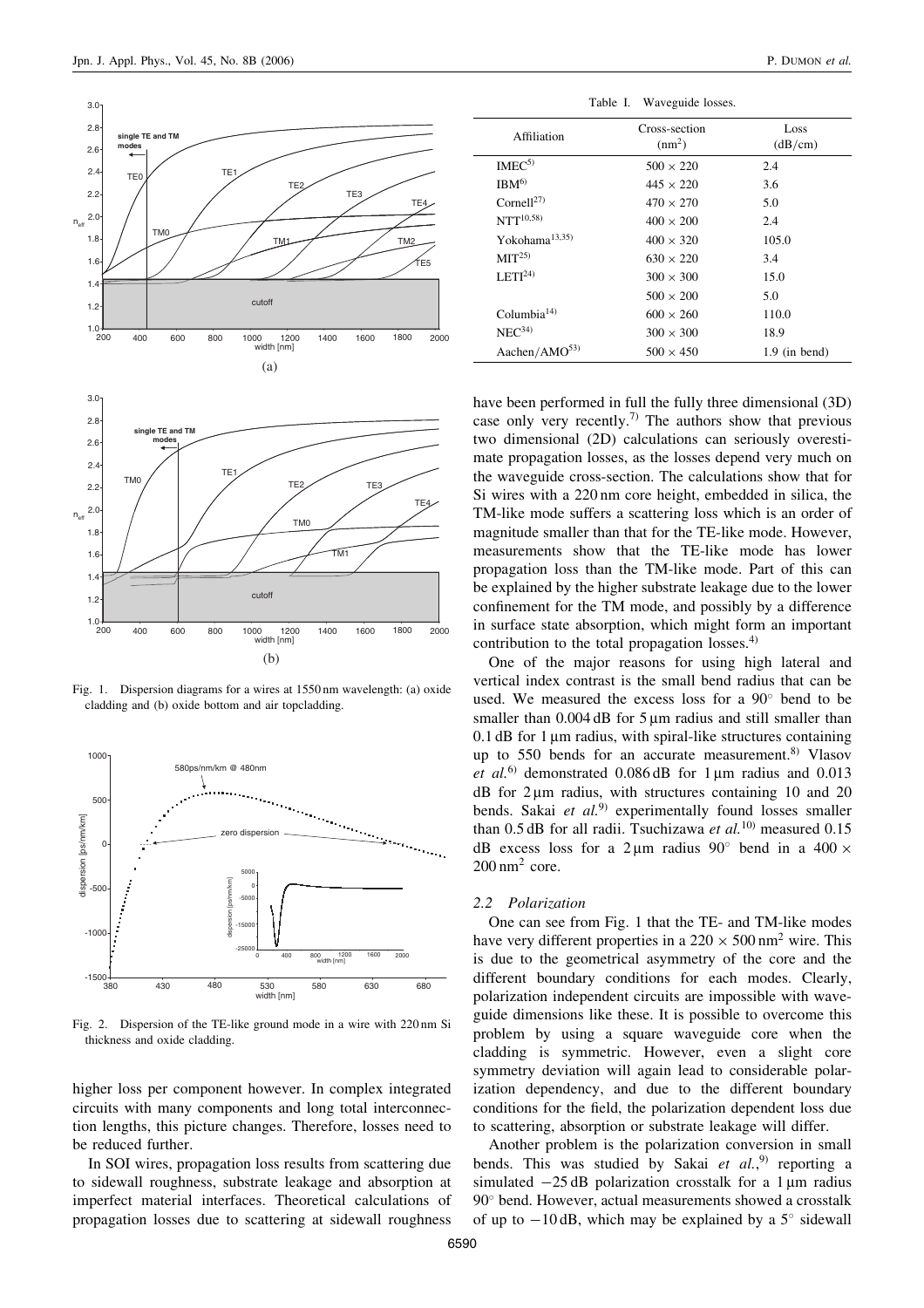

ring 470 1540 85.4

ring | 550 | 1545 | 80.4 ring | 560 | 1538 | 82.2

ring 565 1553 77.0

1551 88.2

1555 84.4

Fig. 3. Transmission measurements of filters at different temperatures and the resulting shifts for different filter band centers and isolated wire widths: (a) lattice filter, (b) ring resonators, and (c) shifts.

tilt. Scattering loss can also play a role there. Additionally, the authors found a great dependency of the crosstalk on the bend pattern.

Polarization dependency is currently one of the major problems associated with SOI wire circuits. In SOI rib waveguides with large cross-sections, the problem is smaller and may be resolved, for instance using stress engineering.<sup>2)</sup> However, SOI wires still offer a much higher integration scale and possibilities for nonlinear applications. Similar techniques may possibly be used to obtain polarization independent SOI wires with near-square cores. However, using polarization diversity may be a better approach. This can be achieved by coupling the two orthogonal fiber polarizations into separate waveguides and duplicating the circuit. With 2D grating couplers, the circuit needs to be designed for TE only (§4.1).

#### 2.3 Temperature dependence

The temperature dependence of the refractive index  $\beta(T) = 1/n \cdot dn/dT$  of Si is high, at  $1.79 \times 10^{-4}/K$  at 1530 nm wavelength around room temperature.<sup>11)</sup> For  $SiO<sub>2</sub>$ ,  $\beta$  is an order of magnitude lower (typically  $1.2 \times 10^{-5}$ /K). The thermal expansion of Si is  $2.58 \times 10^{-6}$ /K around room temperature for  $1530 \text{ nm}$  wavelength.<sup>11)</sup> The expansion of the waveguide cross-section is therefore negligible, although stress changes may have an impact on propagation properties. In the propagation direction, the thermal expansion can give rise to very small but noticeable spectral changes when considering wavelength-dependent structures. The thermal expansion of  $SiO<sub>2</sub>$  is an order of magnitude smaller than that of Si. Therefore, stress in the structures will change with temperature and can have a small influence on refractive index. From the refractive index change and maximal thermal expansion, one can easily calculate the variation of the effective index with temperature, and derive the wavelength shift of wavelength selective functions. One has to take care to include the wavelength dispersion of the

effective index in the calculation, as this influences the wavelength shift greatly. For filters based on SOI wires with a 220 nm Si thickness, we calculate a wavelength shift of 70 to 80 pm/K depending on the waveguide width. Of course the exact shift depends on the details of the filter design. We confirmed this by measurements of ring resonators, arrayed waveguide gratings and lattice filters. Figure 3 shows transmission measurements of a ring resonator and a lattice filter at different temperatures. The measured shifts are very linear. The resulting wavelength shift for a number of different filter types and orders is shown in Fig. 8. The absence of a clear correspondence between waveguide width and shift is due to the perturbation of the wires by other structures, due to fabrication variations and measurement error. However, the measured shifts are in the 70 to 90 pm/K range, corresponding well with the calculated shift.

Baehr-Jones *et al.*<sup>12)</sup> calculated and measured the temperature dependent shift in ring resonators using less confining SOI wires. In these wires, the effective index changes less with Si refractive index than in our wires, resulting in a shift of around 50 pm/K.

The values reported here are an order of magnitude higher than those for silica based waveguides. Therefore SOI filters will be very sensitive to temperature changes. However, this can be used in order to tune devices, as has been done already by a number of researchers.  $14,15$ )

## 3. Nonlinear Properties

Due to its inversion symmetry, crystalline silicon does not exhibit second-order nonlinear effects. Therefore, the first type of nonlinear polarization P at the frequency  $\omega_{\sigma}$  that can occur, is of third-order:

$$
\mathbf{P}^{(3)}(\omega) = K\epsilon_0 \chi^{(3)}(-\omega_\sigma; \omega_1, \omega_2, \omega_3) \mathbf{E}_{\omega_1} \mathbf{E}_{\omega_2} \mathbf{E}_{\omega_3} \qquad (1)
$$

with  $\omega_{\sigma} = \omega_1 + \omega_2 + \omega_3$ ,  $\epsilon_0$  the free-space permittivity,  $\mathbf{E}_{\omega_i}$ the electric field component with frequency  $\omega_i$  and K a constant depending on  $\omega_1$ ,  $\omega_2$ , and  $\omega_3$ . The exact origin of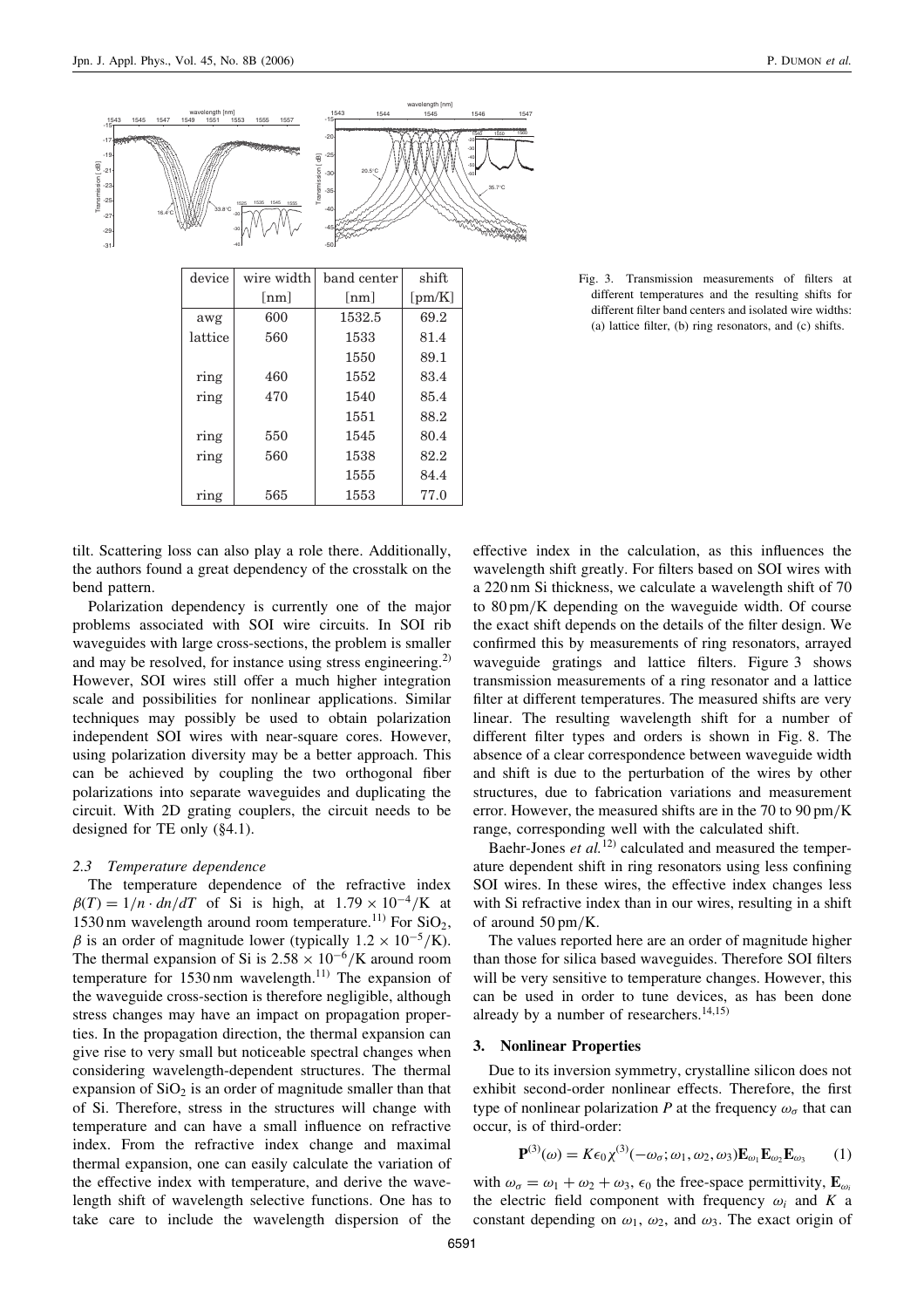the nonlinear response is contained in the explicit expression of the third-order susceptibility  $\chi^{(3)}(-\omega_{\sigma}; \omega_1, \omega_2, \omega_3)$ . In this work, special attention will be paid to nonresonant, electronic nonlinear effects, which show great potential for ultrafast signal processing, together with their secondary effects. In particular, we will not discuss in detail the Raman effect and its applications [stimulated raman scattering (SRS), coherent anti-Stokes raman scattering (CARS), lasing, ...], which in silicon is a dominantly resonant effect with a bandwidth of about 100 GHz. A more detailed description of this large and vastly growing research domain in both wire and rib waveguides can among others be found in refs. 55 and 56.

## 3.1 Nonresonant, electronic effects

In the presence of a single input signal with frequency  $\omega$ , two nonlinear polarizations are obtained:

$$
\mathbf{P}_{\omega} = \epsilon_0 \frac{3}{4} \chi^{(3)}(-\omega; \omega, -\omega, \omega) |E_{\omega}|^2 \mathbf{E}_{\omega}
$$
 (2)

$$
\mathbf{P}_{3\omega} = \epsilon_0 \frac{1}{4} \chi^{(3)}(-3\omega; \omega, \omega, \omega) \mathbf{E}_{\omega} 3 \tag{3}
$$

In silicon, the latter—representing third harmonic generation (3HG)—is of less importance for typical telecom wavelengths, as the frequency  $3\omega$  will be absorbed. In principle, this effect could lead to additional absorption although this was not yet reported so far. The former describes two effects which influence the input signal itself: the Kerr effect and degenerate two-photon absorption (TPA) related to its imaginary part.

The optical Kerr effect is related to the real part of  $\chi^{(3)}$ . It represents a quadratic field dependence of the refractive index, given by

$$
n = n_0 + n_2 |E|^2
$$
 (4)

with  $n_0$  the linear refractive index and  $n_2 \equiv 3/(8n_0)$ Re  $\chi^{(3)}(-\omega; \omega, -\omega, \omega)$  the Kerr coefficient. Equivalently, this corresponds to the linear intensity dependence

$$
n = n_0 + n_{2,I}I \tag{5}
$$

with *I* the intensity. Using the relation  $I = 1/2 \cdot \epsilon_0 cn_0|E|^2$ , one has  $n_{2I} = 2/(\epsilon_0 c n_0) \cdot n_2$ . Potential applications of this effect include self-phase modulation leading to all-optical switching and soliton propagation.

The degenerate TPA is related to the imaginary part of  $\chi^{(3)}$ , representing a quadratic field or linear intensity dependence of the total absorption:

$$
\alpha_{\text{tot}} = \alpha + \beta |E|^2 = \alpha + \beta_I I \tag{6}
$$

with  $\alpha$  the linear absorption coefficient and  $\beta = -3\omega/$  $(4n_0c) \cdot \text{Im } \chi^{(3)}(-\omega; \omega, -\omega, \omega)$  the two-photon absorption coefficient. Again,  $\beta_I = 2/(\epsilon_0 c n_0) \cdot \beta$ . TPA can also be used for all-optical switching purposes.

In the presence of two input signals with frequencies  $\omega_1$ and  $\omega_2$ , the number of third-order nonlinear polarizations grows vastly. The most important contributions are:

$$
\mathbf{P}_{\omega_2} = \epsilon_0 \frac{3}{2} \chi^{(3)}(-\omega_2; \omega_1, -\omega_1, \omega_2) |E_{\omega_1}|^2 \mathbf{E}_{\omega_2}
$$
(7)

$$
\mathbf{P}_{2\omega_1-\omega_2} = \epsilon_0 \frac{3}{4} \chi^{(3)}(-2\omega_1 + \omega_2; \omega_1, \omega_1, -\omega_2) \mathbf{E}_{\omega_1} 2 \mathbf{E}_{\omega_2}^* \quad (8)
$$

and vice versa. The former nonlinear polarization is representative for the non-degenerate Kerr and TPA effect, while the latter polarization term represents an example of four-wave mixing (FWM).

The non-degenerate variants of the optical Kerr and TPA effect are two times larger than in the degenerate case. Now, the refractive index and absorption coefficient are changed by a second, pump signal instead of by the signal itself, leading to cross-phase and cross-absorption modulation.

In the FWM case, the real part of the nonlinear susceptibility gives rise to a transfer of energy from the two pump beams to a new frequency through a sort of phase grating, while the imaginary part leads to nonlinear loss. In contrast to the other nonlinear mechanisms mentioned so far, FWM processes are not automatically phasematched leading to the additional requirement:  $k_{2\omega_1-\omega_2} = 2k_{\omega_1} - k_{\omega_2}$ . Possible applications include wavelength conversion and phase conjugation.

For frequencies  $\omega_1 \approx \omega_2$ , the values of  $\chi^{(3)}(-\omega_2; \omega_1,$  $-\omega_1, \omega_2$ ) and  $\chi^{(3)}(-2\omega_1 + \omega_2; \omega_1, \omega_1, -\omega_2)$  are in good approximation<sup>17)</sup> equal to that of  $\chi^{(3)}(-\omega; \omega, -\omega, \omega)$  so that measuring  $n_2$  and  $\beta$  suffices to determine the nonlinear coefficients of the different processes.

In the presence of three or more input signals, even more combinations are possible, of which the most interesting ones are extensions of the FWM example above.

### 3.2 Measured values

Different groups have measured the nonlinear coefficients of silicon around the telecom wavelength  $1.55 \mu m$ . The obtained values are summarized in Table II. Dinu et  $al$ <sup>18)</sup> also reported the presence of nonlinear anisotropy.

To determine the relative strength of the real and imaginary parts of the nonlinear susceptibility, a figure of merit was defined as  $FOM = n_2/(\beta \lambda)^{19}$  e.g., a nonlinear phase shift of  $\pi$  can be obtained with an acceptable signal degradation due to TPA for  $FOM > 1/2$ . For the measurement results of Table II, a large variation of figure of merit values is obtained, leaving it still undetermined whether silicon meets the condition  $FOM > 1/2$  or not.

#### 3.3 Secondary effects

The presence of nonlinear absorption effects in silicon at  $1.55 \mu m$  leads to the creation of free carriers, which is unexpected in the linear regime. Especially for large input signals, this free-carrier density can grow rapidly, leading to additional nonlinear effects such as free-carrier dispersion (FCD) and free-carrier absorption (FCA). With  $N$  and  $P$ 

Table II. Measured nonlinear coefficients.

| Affiliation         | λ<br>$(\mu m)$ | $n_{2,I}$<br>$\text{cm}^2/\text{W}$ )<br>$\times 10^{-13}$ | $\beta_{\rm I}$<br>(cm/W)<br>$\times 10^{-9}$ | <b>FOM</b>    |
|---------------------|----------------|------------------------------------------------------------|-----------------------------------------------|---------------|
| NEC <sup>59</sup>   | 1.5            | 1.45                                                       | 0.60                                          | 1.61          |
| CIJHK <sup>22</sup> | 1.54           | 0.60                                                       | 0.45                                          | 0.87          |
| UBC <sup>23</sup>   | 1.53           | 0.70                                                       | 0.90                                          | 0.51          |
| Bell <sup>18</sup>  | 1.54           | $0.43 - 0.45$                                              | $0.79 - 0.88$                                 | $0.32 - 0.37$ |
| UCLA <sup>16</sup>  | 1.54           |                                                            | 0.44                                          |               |
| NTT <sup>58</sup>   | 1.55           | 0.90                                                       |                                               |               |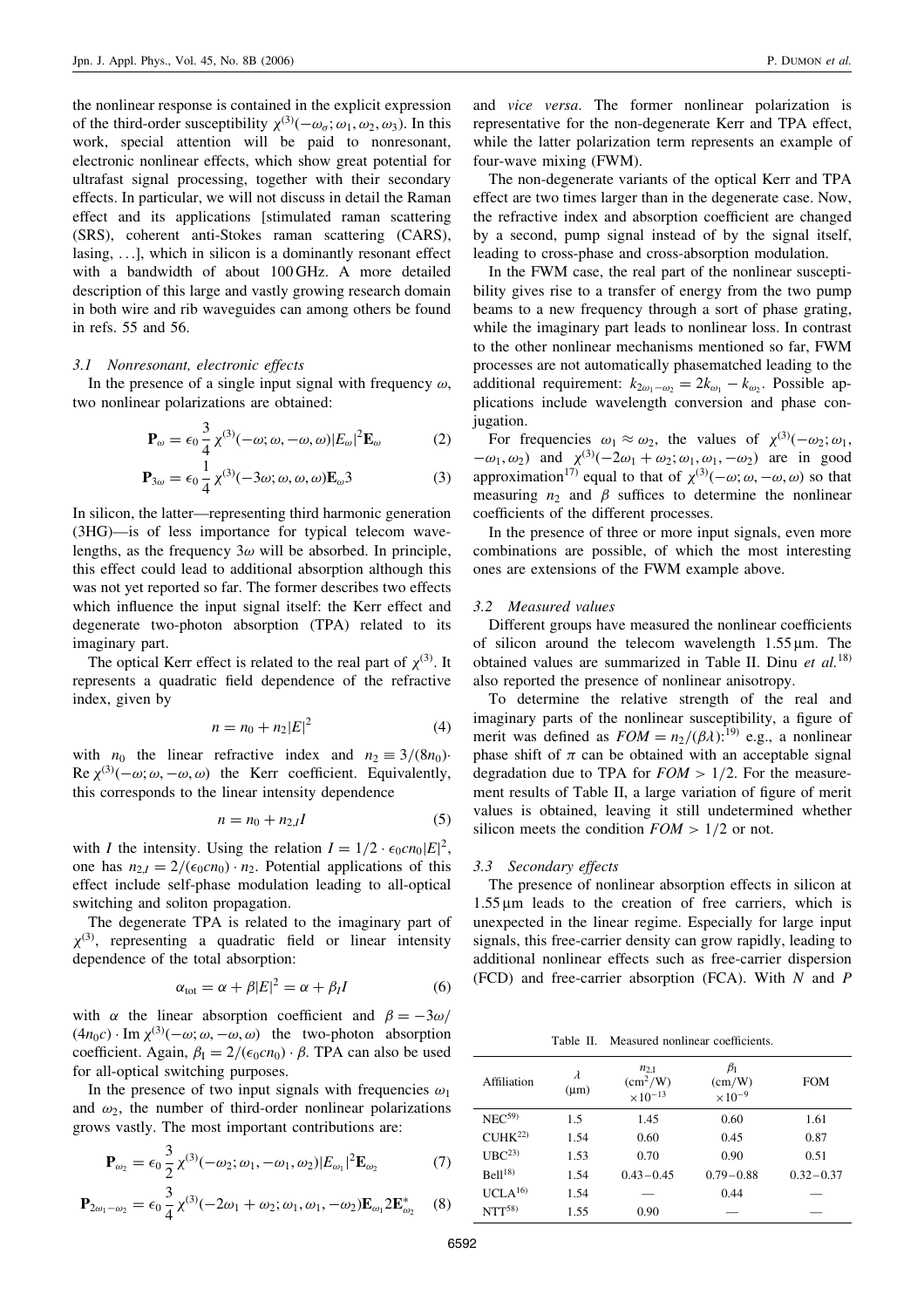respectively the free electron and hole density, one has in silicon:

$$
\Delta \alpha^{\text{FCA}}(N) = \sigma_{a,N} N + \sigma_{a,P} P \tag{9}
$$

$$
\Delta n^{\text{FCD}}(N) = -\sigma_{r,N}N - (\sigma_{r,P}P)^{0.8}
$$
 (10)

with  $\sigma_{a,N} = 8.5 \times 10^{-18}$  cm<sup>2</sup>,  $\sigma_{a,P} = 6.0 \times 10^{-18}$  cm<sup>2</sup>,  $\sigma_{r,N} =$  $8.8 \times 10^{-22}$  cm<sup>3</sup> and  $\sigma_{r,P} = 4.6 \times 10^{-22}$  cm<sup>3</sup> at 1.55 µm.

In nanophotonic structures, the lifetime of these additional carriers is largely determined by surface recombination (process dependent). Values of 1–10 ns were reported so far<sup>1,20)</sup> in photonic wires. However, different techniques exist which may further reduce this recombination lifetime.

One technique is carrier recombination induced by deep recombination centers. By means of proton bombardment, deep recombination centers can be produced, which effectively recombine the carriers although additional loss may be introduced due to damage to the structure.

Another possibility is carrier sweeping by applying an external dc electric field. Recently, this technique was used to create fast Si modulators with recovery times down to 50 –  $100 \text{ ps.}^{20,21)}$ 

When these carriers are not extracted, their recombination may lead to additional heating of the nonlinear device and thus resulting in a refractive index change, given by:

$$
\Delta n^{\text{heat}}(T) = \frac{dn}{dT}\bigg|_{T=T_0}(T - T_0) \tag{11}
$$

with T the temperature and  $T_0$  the ambient temperature. For photonic wire-based structures, thermal relaxation times of the order of  $100 \text{ ns}$  have been reported.<sup>20)</sup>

Clearly, these secondary effects can complicate and degrade potential ultrafast nonlinear operation. On the other hand, they can be used themselves for all-optical signal processing with typically lower optical powers, but also with much lower bit rates.

### 4. Fabrication

To define patterns, electron beam lithography (EBL) and deep UV (DUV) optical lithography are currently used. The resist patterns are then transferred to a hard mask and the silicon or directly to the silicon by a variety of etch processes. Finally, a top cladding (oxide) can be applied.

Table III gives an overview of the methods used by several groups. Most research groups use EBL, because of the high resolution, relatively rapid prototyping and availability of EBL machines at many sites. DUV lithography, available in CMOS lines and important from a real-world application point of view as it is a mask-based process, is used at IMEC,<sup>5)</sup> LETI,<sup>24)</sup> and by MIT.<sup>25)</sup> While the resolution offered by DUV lithography is not as good as that of EBL, it can write a very large field within just one fast lithography step. However, in research environments, the total turnaround time between circuit design and obtaining fabricated structures is shorter with EBL.

In the etching step, most groups use an oxide or metal hard mask. The silicon is then etched using a dry etch process; most groups use an ICP or ECR-based processes as these can deliver smooth sidewalls with little damage. After etching, a (thermal) oxidation in gas phase<sup>26)</sup> or wet oxidation<sup>25)</sup> step can be applied to reduce the sidewall roughness. Many different oxidation processes are possible.

Table III. Fabrication methods.

| Affiliation                | Litho            | Mask                     | Etch                                      |
|----------------------------|------------------|--------------------------|-------------------------------------------|
| IMEC <sup>5</sup>          | <b>DUV</b>       | Resist                   | <b>ICP-RIE</b>                            |
|                            | $248 \text{ nm}$ |                          | (Cl <sub>2</sub> /He/HBr/O <sub>2</sub> ) |
| IBM <sup>6</sup>           | EB               | Oxide                    | Mask: $CF_4/CHF_3/Ar$                     |
|                            |                  |                          | Si: HBR                                   |
| Cornell $^{27)}$           | EB               | $\overline{\mathcal{C}}$ | <b>ICP-RIE</b>                            |
| $NTT^{10,58}$              | EB               | SiO <sub>2</sub>         | Mask: RIE $(SF6/CF4)$                     |
|                            |                  |                          | Si: ECR                                   |
| Yokohama <sup>13,35)</sup> | EB               | Metal                    | ICP-RIE $(XF_4+Xe)$                       |
| MIT <sup>25</sup> )        | <b>DUV</b>       | Resist                   | <b>ICP-RIE</b>                            |
|                            | $248 \text{ nm}$ |                          | (Cl <sub>2</sub> /He/HBr/O <sub>2</sub> ) |
|                            |                  |                          | $+$ wet oxidation                         |
| LETI <sup>24</sup>         | <b>DUV</b>       | Oxide                    | ICP-RIE (HBr)                             |
|                            | 193 nm           |                          |                                           |
| Columbia $14$ )            | ΕB               | A1                       | RIE (CF <sub>4</sub> /Ar)                 |
| NEC <sup>34</sup>          | EB               | $\gamma$                 | <b>ICP-RIE</b>                            |
| Aachen <sup>53)</sup>      | EB               | resist                   | ICP-RIE (HBr)                             |

Table IV. Inverse taper fiber couplers.

| Affiliation            | Fabrication | Cladding             | Fiber   | Loss       |
|------------------------|-------------|----------------------|---------|------------|
| IBM <sup>6</sup>       | EBL.        | Polymer              | high NA | $<$ 0.5 dB |
| $NTT^{10,58}$          | EBL.        | Polymer              | high NA | 0.8 dB     |
|                        |             | $SiON + oxide$       | high NA | 0.5 dB     |
| Cornell <sup>27)</sup> | EBL.        | SiO <sub>2</sub>     | high NA | $<$ 4 dB   |
| IMEC <sup>28</sup>     | DUV         | $BCB +$<br>polyimide | lensed  | 1.9dB      |

At IMEC, deep UV lithography with a 248 nm illumination wavelength is currently used, with resist as the etch mask for an ICP etch. The process steps are described in detail in ref. 5. Optionally, we apply a top cladding of  $SiO<sub>2</sub>$ or another material.

# 4.1 Coupling to fiber and pigtailing

Coupling from submicron wire waveguides to singlemode fibre was long seen as one of the major problems. However, today, sub-dB broadband coupling losses with ''inverted tapers'' have been demonstrated by multiple groups. Table IV gives an overview. In this scheme, the wire is narrowed to a very small tip of just a few tens of nm wide, pushing the mode out of the core into a low-index overlay. At the end of the taper, both the mode size and the effective index are much better matched to the fiber mode. Still, in most cases, high NA single-mode fiber with a reduced mode size compared to standard fiber needs to be used to obtain low coupling losses. As the low index overlay, polymer<sup>6,10)</sup> or inorganic materials<sup>10,27)</sup> can be used. The latter may be more reliable and more suited for nonlinear applications needing high input powers, while a polymer overcladding is potentially cheaper and easier to deposit. Most groups<sup>6,10,27)</sup> pattern the very small taper tip with EBL. Roelkens et  $al^{(28)}$  have adapted the scheme in order to support the more limited resolution of 248 nm DUV lithography, and obtained a fiber-to-waveguide coupling losses of 1.9 dB.

A different scheme is the vertical fiber coupler. Here, a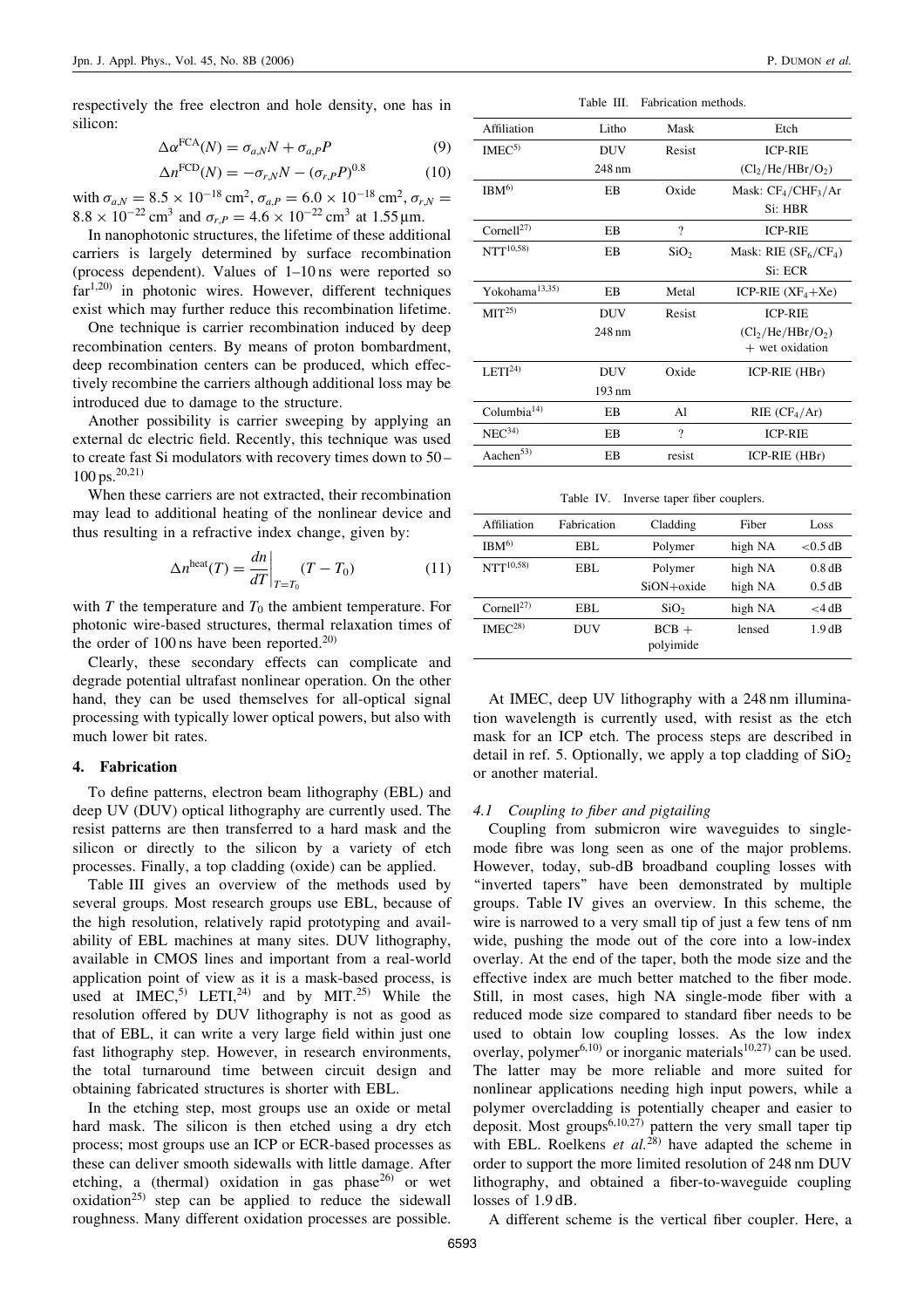high index contrast grating is used to scatter the incident waveguide mode to the fiber. Simple uniform gratings in our SOI stack show a fiber-to-waveguide loss of  $4.5$  dB when index-matching material is applied between fiber and coupler. In order to obtain a higher coupling efficiency, one must use a more complex grating and eliminate the refraction order that is directed into the substrate, for instance by applying a bottom mirror.<sup>29)</sup> The main advantages of this coupling method are the large alignment tolerances, the possibility of wafer-level testing, and the coupling to standard single mode fiber. We demonstrated a pigtailed SOI device with an eight-fiber array coupler based on this principle.30) Using a 2D extension of the vertical fiber coupler scheme, one obtains a polarization-splitting fiber coupler, where both fiber polarizations are coupled to separate waveguides. From the point of view of the waveguides, both polarizations are  $TE^{(31)}$  In this way one can resolve the polarization dependency problem of silicon wire waveguide circuits.

## 5. Linear Circuits and Circuit Elements

With the current state of technology, circuit length and performance are limited by losses and crosstalk. As discussed in §2, dispersion will not limit the interconnect length within an SOI wire based photonic integrated circuit (PIC) and the interconnects as such can support several Tbit/s per wavelength. However, some circuit elements such as ring resonators may have a very high dispersion at the operation wavelength so that dispersion can become important when designing a circuit.

Losses arise mostly from excess losses in components such as splitters, intersections, couplers, and multimode interferometers (MMI's). Currently, these excess losses are of the order of a few tenths of dB. While this is not a problem for a simple component, it very quickly becomes a bottleneck in larger circuits. This is intrinsic to the high index contrast as such and of the state of fabrication technology. First of all, one needs careful optimization of the design, which is harder at high index contrasts. Secondly, high index contrast also means inevitable reflections and scattering to radiative modes even with very careful optimization, e.g., at interfaces between waveguides of different width such as in an MMI. This may require to either locally reduce the width differences or locally reduce the index contrast. A third problem is the current state of technology, especially with the more limited resolution of DUV lithography but even with EBL, limiting the possible structure detail and leading to fabrication variations.

For communication applications, crosstalk is a second problem. Again, the high index contrast makes the structures harder to optimize and makes them having an intrinsically higher crosstalk than lower index contrast structures. Also, fabrication variations and limited resolution have a large impact. This not only holds for wavelength-selective elements, but also for intersections which can lead to very high crosstalk.

In the following sections we will briefly review and discuss some basic components.

# 5.1 Intersections

Intersections between waveguides are inevitable in many

planar circuits even with a limited number of inputs and outputs. An example is a cross-connect consisting of an AWG and switches, where even with only two inputs and two outputs, waveguide crossings cannot be avoided. Simple intersections were calculated to have a 1.4 dB loss and a crosstalk of up to  $-9$  dB.<sup>32)</sup> Generally, the total number of intersections in one input to output path can be limited. This makes the loss acceptable, but still the crosstalk generated can be too high for communication applications. The elimination of crosstalk in waveguide intersections has been studied by Johnson et  $al^{(33)}$  By altering a weakly resonant cavity at the cross-section, one can obtain high transmission and low crosstalk. Of course, the bandwidth of the crosssection depends on the quality factor of the cavity and will degrade with better transmission.

By tapering the waveguides, the beam incident on the intersection becomes less divergent and one can expect the crosstalk due to direct coupling to become lower. Also, the impedance mismatch between the waveguide and the intersection is smaller, giving less reflections and scattering to radiative modes. The resonance at the intersection is kept weak, giving a large bandwidth. Measurement results with EBL fabricated structures have shown  $1.2$  dB loss,<sup>32)</sup> and a reduced crosstalk of  $-25$  dB for an asymmetrical intersection. In DUV fabricated structures, we showed 0.65 dB loss and  $-30$  dB crosstalk by measuring series of multiple intersections.<sup>8)</sup> The tapers can be just  $5 \mu m$  long, therefore the impact on circuit size is limited. While these results were close to the simulated values, it is clear that still only a few intersections can be supported so losses need to be reduced further in order to avoid an intersection bottleneck. Locally using a lower index contrast may help avoiding the problem.

### 5.2 Couplers and splitters

In couplers and splitters, fabrication errors can make the splitting or coupling ratio deviate from its designed value, leading to crosstalk and excess loss in wavelength-selective elements and imbalance in power division circuits.

Directional couplers in wires with square cross-section were studied in detail by Yamada et  $al.^{34}$ . The coupling length was just 5 to  $10 \mu m$  for 200 to 300 nm waveguide spacing. The extinction ratio achieved was larger than 20 dB.

Sakai *et al.*<sup>35)</sup> studied several designs for compact  $3 dB$ couplers theoretically and experimentally. A simple branch consisting of two offset bends turned out to have the lowest insertion loss while staying manufacturable. Simulations predicted 0.2 dB excess loss for such a structure, while experimentally 0.3 dB was measured. The splitter was used in a three level H-tree, with a measured fluctuation of  $2-$ 5 dB over the 16 output ports.<sup>36)</sup>

MMI-type 3 dB couplers were experimentally demonstrated by Orobtchouk et  $al^{24)}$  and a 1-to-8 (three level) distribution tree was demonstrated. The imbalance remained smaller than  $0.5$  dB over a 400 nm spectral range. The size of the  $1 \times 2$  MMI was only  $2 \times 5.4 \,\mathrm{\mu m^2}$ .

We fabricated Y-type and MMI-type 3 dB splitters with DUV lithography.8) From the extinction ratio of Mach– Zehnder interferometers, we estimated the imbalance to be smaller than 0.13 dB for the Y splitters. These still had an excess loss of around 1.5 dB however. A  $3 \times 7.6 \,\mathrm{\upmu m^2}$  MMI shows an insertion loss smaller than 1 dB (0.5 dB/port) and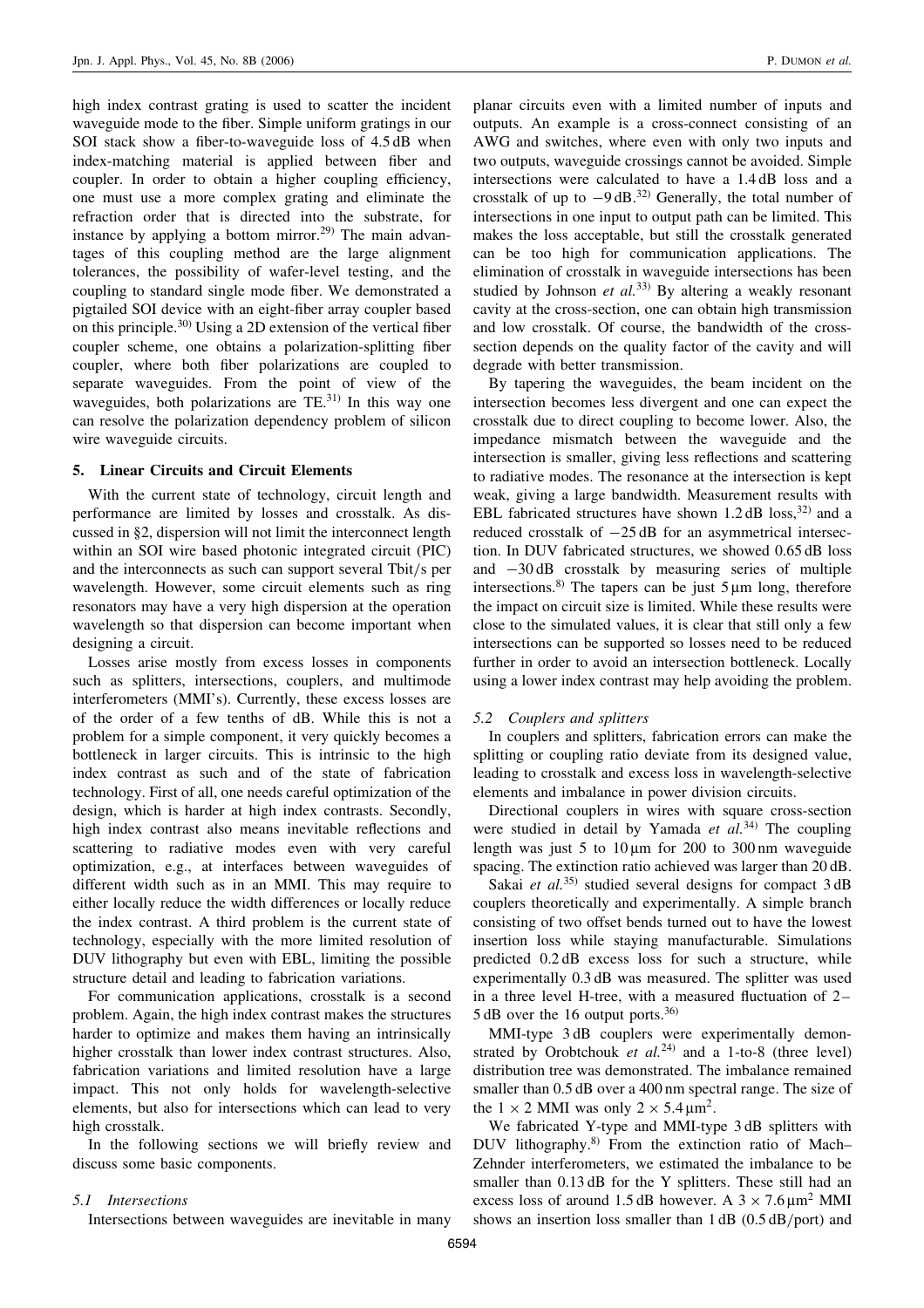very good balance. Splitter trees with up to 1/64 splitting ratio (six level) were fabricated and show a very good balance.

#### 6. Linear Wavelength Filter Devices

For communication purposes, SOI wires offer an attractive way to implement filter devices such as channel drop filters, multiplexers and demultiplexers. The implementation of devices through different approaches has been reported, such as Bragg grating based-devices consisting of gaps etched in wires or fin-like structures mounted on wires, showing promising experimental results.<sup>37,38)</sup> Foresi et al. investigated photonic bandgap structures with a microcavity defect embedded in wires.<sup>39)</sup> Kazmierczak et al. demonstrated an add–drop filter type consisting of two microdisc resonators mounted on two crossing wires.40) In the following, we will focus on Mach–Zehnder interferometers, lattice filters, arrayed waveguide gratings, and ring resonators devices performing such tasks.

#### 6.1 Mach–Zehnder interferometer

The Mach–Zehnder interferometer (MZI) is generally used as a broadband channel selector filter, or as a building block for more complex filters, or when electrically contacted, for switches and modulators. There are however amazingly few reports on this popular device in SOI wires. Ohno et al.<sup>41)</sup> fabricated  $1 \times 1$ ,  $1 \times 2$ , and  $2 \times 2$  MZIs. The  $1 \times 1$  MZI had a 20.5 dB extinction ratio, showing that the splitting ratio of the Y-splitters used was very well balanced. The  $1 \times 2$  and  $2 \times 2$  MZI devices had maximum extinction ratios of the same order. However, the bend-waveguide couplers had splitting ratios deviating from 0.5, leading to a 5 dB difference in extinction ratios for both output ports. Still, it was the first report of MZI devices in SOI wires.

We fabricated  $1 \times 1$  MZI devices<sup>8)</sup> using Y-splitters and delay lengths from  $20 \mu m$  up to 1 mm in one arm, corresponding to a 27 nm down to 550 pm free spectral range. The splitters still had quite some excess loss, partly due to unoptimized design. The splitter unbalance was estimated to be smaller than 0.13 dB. Figure 4 shows the measured transmission of a MZI with a 1 mm delay length in one arm. The extinction ratio reaches 30 dB.

## 6.2 Mach–Zehnder lattice filter

Mach–Zehnder lattice filters can possibly yield very compact channel drop filters. At WDM channel spacings, their size is determined by the delay length needed and by the coupler lengths. Lattice filters intrinsically have large channel bandwidths, but need several stages in order to achieve a large enough extinction ratio. To design the coupling ratios, a number of approaches are possible. A good extinction ratio at a specified channel bandwidth requirement is obtained by a digital filter design based method minimizing the error between the designed and desired filter characteristic in the Chebyshev sense.42) Deviations from the designed couplers due to fabrication errors can however introduce significant crosstalk.

We demonstrated lattice channel drop filters with a discrete set of different coupling coefficients.<sup>43)</sup> A device with a 17 nm FSR, 2.6 nm channel bandwidth and a very low insertion loss was demonstrated. The extinction ratio in the



Fig. 4. Normalized transmission of a  $1 \times 1$  MZI with a 1 mm delay length in one arm.



Fig. 5. Fiber-to-fiber transmission spectra of dropped and passed signal in a lattice filter with 200 GHz channel spacing. The slow parabolic variation of the loss is due to the vertical fiber couplers.

throughput channel was 13 to 20 dB, but the sidelobes in the dropped spectrum were up to  $-10$  dB, giving a quite high crosstalk. More recently, we fabricated several devices with a Chebyshev minimization design and WDM compatible channel spacings. Figure 5 shows the measured spectrum of a 1-from-4 channel selector with a 200 GHz channel spacing. The device has six directional couplers. The extinction ratio for the dropped channel is again 13 to more than 20 dB, and the sidelobe level has been reduced to  $-16.5$  dB. In order to achieve this, the straight delay line waveguides were broadened to 800 nm, reducing the phase errors due to small width variations. The residual sidelobe level is due to systematic and random coupler deviations and residual phase errors.

Tsuchizawa et  $al$ <sup>10)</sup> have demonstrated lattice filters using bend radii of 2.5 µm. These had a very large FSR of 84 nm, a 10 nm channel bandwidth and a drop insertion loss of 2 dB. The crosstalk was still  $-12$  dB however. By apodizing the couplers, the authors improved the device to a  $-19 \text{ dB}$ crosstalk level.44)

# 6.3 Arrayed waveguide grating

Arrayed waveguide grating (AWG) devices are popular filter elements because of their versatility and the many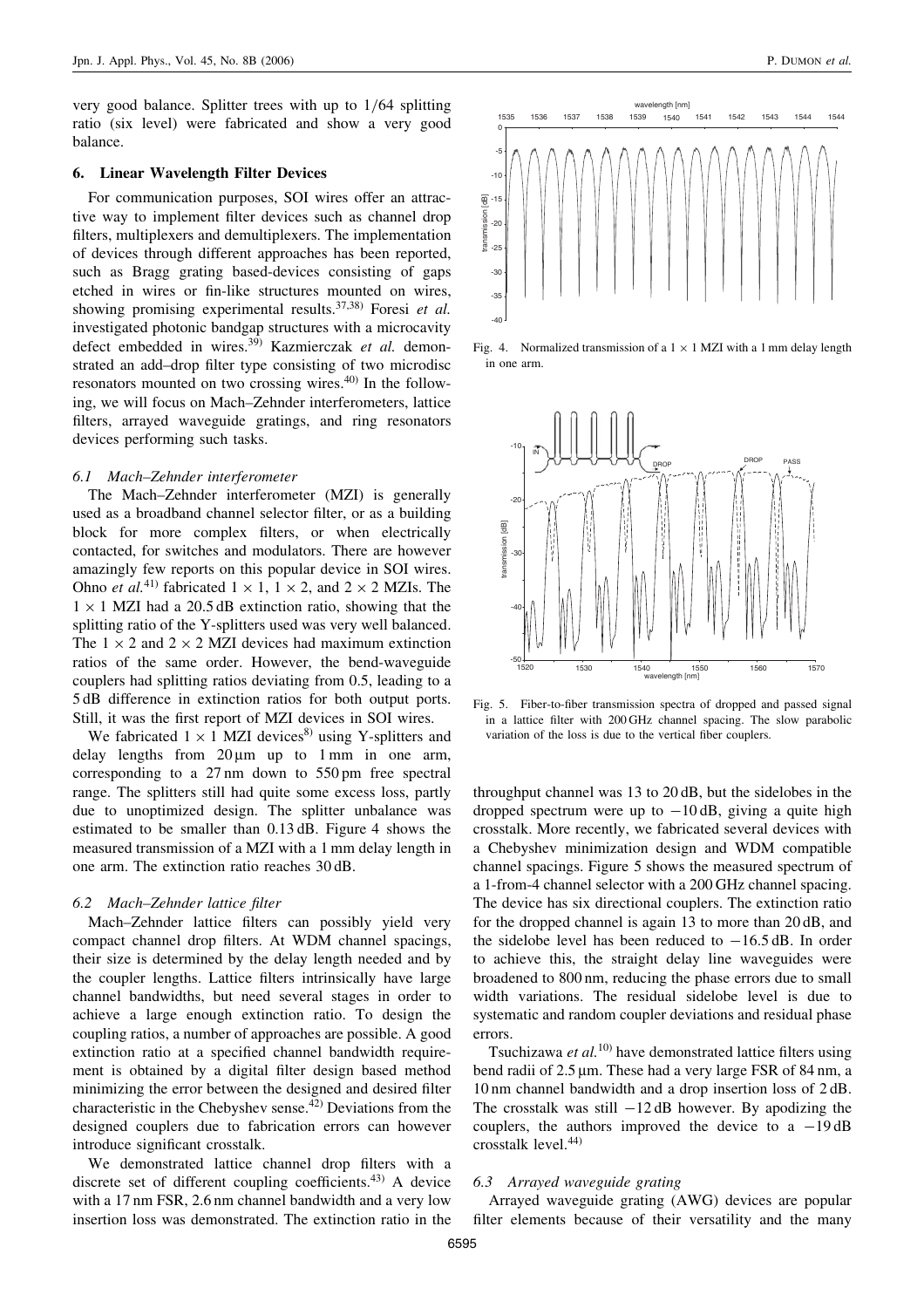channels that can simultaneously be operated on. By reducing the bend radius to just a few  $\mu$ m, the size of an AWG can considerably be reduced. However, losses in the star couplers and crosstalk due to unoptimized design and fabrication variations are a problem with SOI wires. We are studying AWG devices with WDM-compatible channel spacings. Earlier, we demonstrated a first AWG router, still with a classical layout, device insertion losses of 8 dB and a high crosstalk of  $-7$  dB.<sup>45)</sup> Because most of the losses are due to scattering at the star couplers, we reduced the index contrast of the star couplers by applying a two-step etching process.30) This resulted in a reduced insertion loss of 3.5 dB. However, the crosstalk was still  $-12$  dB for the best sample. We think most of the crosstalk is due to nm-scale width variations and roughness in the arrayed waveguides. When broadening these waveguides so that the propagation constant does not change as much with waveguide width, we see a reduced crosstalk level, as with the lattice filters. This resulted in an 16-channel AWG with a 200 GHz channel spacing, 2.2 dB insertion loss,  $-15$  to  $-20$  dB sidelobes and a footprint of just 0.1 mm<sup>2</sup>. This device has 36 arrayed waveguides. The overlayed transmission spectra of a central input to the 16 outputs is shown in Fig. 6.

Fukazawa et al.<sup>46)</sup> demonstrated a very compact AWG demultiplexer of only  $110 \times 93 \mu m^2$  footprint with a 6 nm channel spacing and a free spectral range larger than 90 nm. Half-elliptical tapers were used between the waveguides and slab in order to reduce the insertion losses. The sidelobe level still was  $-5$  dB. Note that reducing the channel spacing requires a larger device. From the same group, Sasaki et  $al^{(47)}$  reported on an AWG with an even smaller footprint but similar large free spectral range. The device was optimized using FDTD. This resulted in a very low reported insertion loss (<1 dB), however normalized to the average propagation loss in a grating arm. The best crosstalk value was  $-13$  dB.

#### 6.4 Ring resonator

Ring resonators are a basic component for many interesting optical functions. Coupled to two waveguides, they can serve as add–drop filters. Due to the resonant nature, multiple coupled rings need to be used in order to obtain a high enough passband width for communication applications. However, single ring resonators could serve as very sensitive integrated sensors. Their highly dispersive nature can be used in more complex wavelength filters, or devices such as dispersion compensators.

The great advantage of SOI ring resonators is the very large free spectral range that can be achieved with a single ring. In this way, one does not need to resort to multiple rings exploiting the Vernier effect or cascaded operation. SOI ring resonators were studied by a number of groups, and high quality factor resonances have been demonstrated. Were first experiments still only achieved Q factors of 250 in a  $5 \mu m$  radius ring,<sup>48)</sup> processing technology has been optimized and nowadays Q factors of several 1000 to 10000 are achieved.

Using deep UV lithography, we fabricated ring resonators with O factors with high drop efficiency and throughput extinction. Racetrack resonators with  $5 \mu m$  radius had a throughput extinction ratio better than 20 dB and a 50 to



Fig. 6. Overlayed transmission spectra of a 16-channel AWG with 200 GHz channel spacing. The transmission is normalized to give the transmission of the actual AWG.



Fig. 7. Fiber-to-fiber transmission spectra of ring resonators with 5 um radius.

70% channel drop efficiency.<sup>49)</sup> A measurement is shown in Fig. 7. The Q factor was still larger than 3000 for a 11.5 nm FSR. Circular ring resonators coupled to bent waveguides can be used in order to achieve a high enough coupling while keeping the FSR large.50) We used this technique and showed add–drop filters with a throughput extinction ratio of  $-10$  to  $-15$  dB and high drop efficiency, with a FSR of  $17 \text{ nm}^{51}$  (Fig. 7).

Tsuchizawa et al. demonstrated channel drop filters with dropped resonances having Q factors of 10000 and 20000 in 5 and 10  $\mu$ m radius rings, respectively.<sup>10)</sup>

Often, the extinction in the throughput signal at resonance is a problem and leads to crosstalk when the structure is used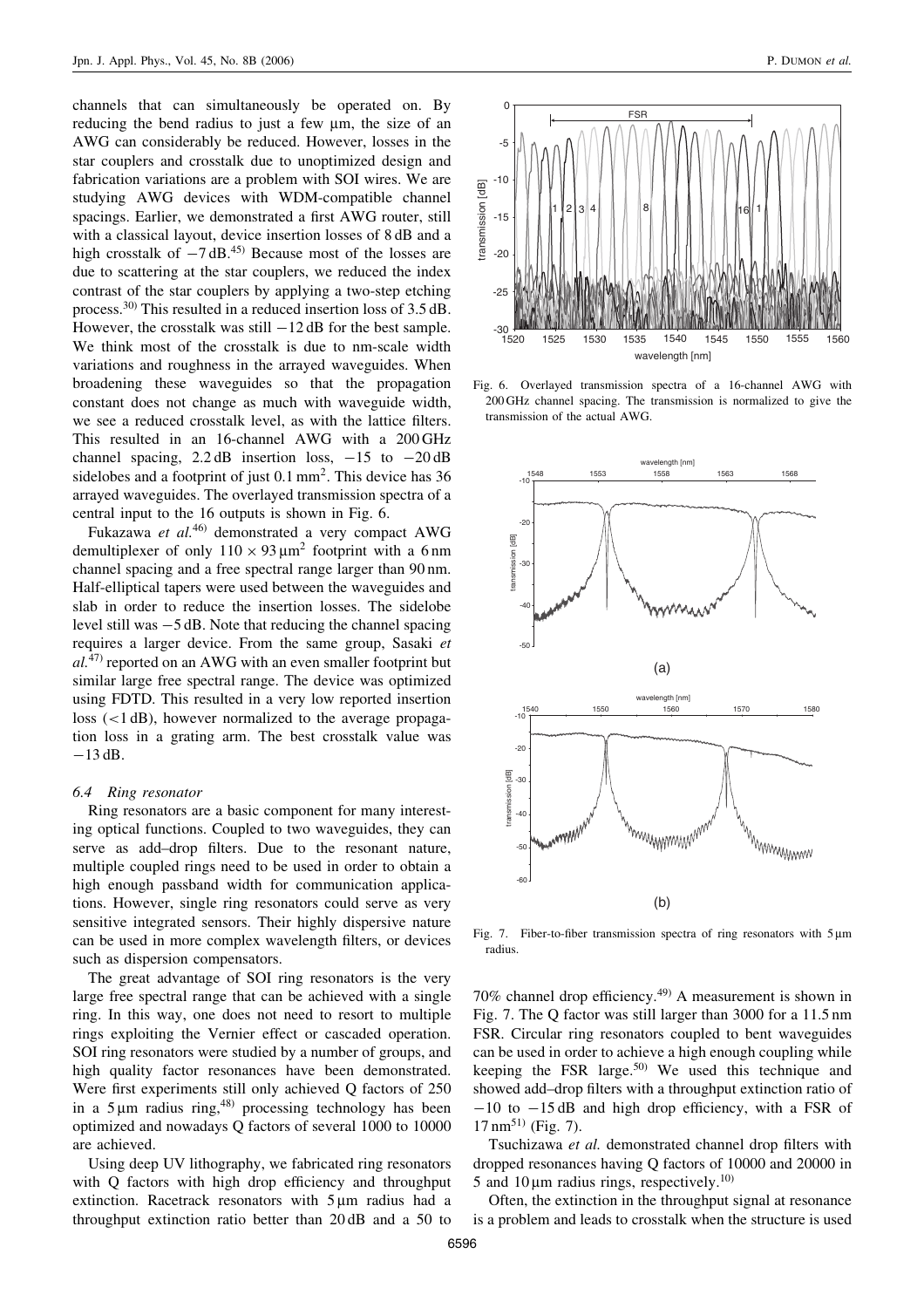

Fig. 8. Ultrafast switching in silicon wire waveguides: simplified experimental setup.

as a channel add–drop filter. Vörckel et  $al$ .<sup>52)</sup> studied asymmetrical coupling of a racetrack resonator to two waveguides, for improving the extinction ratio between dropped and throughput signals in an add–drop filter, at the expense of Q factor. The authors demonstrated an 8.8 dB crosstalk reduction by using asymmetrical coupling. By the same group, ring resonators with  $20 \mu m$  radius were demonstrated achieving very high Q factors up to 139000.<sup>53)</sup> These resonators could be used as very sensitive sensors. From the transmission measurements, waveguide propagation losses of 1.9 dB/cm were measured for TM polarisation.

Baehr-Jones  $et$   $al$ <sup>54)</sup> demonstrated ring resonators coupled to a single waveguide, with thin SOI wires with a less confined field. These resonators with  $30 \mu m$  radius showed loaded Q values of 45000 and 57000. The authors also studied the tuning sensitivity of these resonators due to temperature and cladding changes. $12$ )

### 7. Nonlinear Applications

#### 7.1 Nonlinear applications in wires

In recent years, several reported studies have described excellent progress on the use of optical non-linearities in silicon wire waveguides. Significant Raman on–off gain of 0.7 dB from 4.2 mm long wire waveguides using CW pump power of 1 mW was obtained by Espinola et al.<sup>55)</sup> Xu et al. showed 3.1 dB of net Raman gain from a picosencond order pump signal with 2.8 W of peak power in a 7 mm long waveguide.<sup>56)</sup> A wavelength conversion scheme via four wave mixing (FWM) process with conversion efficiency of approximately  $-40$  dB, and tuning range from 21.6 to 108 GHz was reported by Espinola et  $al.57$ <sup>57</sup>) Fukuda et al. demonstrated wavelength conversion with efficiency of  $-35$  dB in a 15.8 mm long waveguide by FWM.<sup>58)</sup> All optical switching with the transmission signal modulated by up to 94% in less than 500 ps using light pulses with energies as low as  $25 \text{ pJ}$  was shown by Almeida *et al.*<sup>1)</sup>

In this section we give some insights into our own results obtained from TPA processes. We demonstrated several applications, such as all optical switching, $60$  all optical switching in high repetition ratio regime,<sup>61)</sup> multi-color operation of our proposed optical switching scheme, optical logic circuits, $^{62)}$  and optical pulse shaping. $^{63)}$ 

# 7.2 Low energy ultrafast switching in wires

Up to now, most of the reported silicon-based switching devices rely on the plasma dispersion effect for their operation principle. To produce the required absorption or phase shift in such devices, excess free carriers are introduced inside the waveguides by either external current injection,  $64$ ) or optical excitation.  $68$ ) Thus the obtained speed, in the order of hundreds of picoseconds, is always limited by the effective carrier lifetime. The use of modulation based on TPA induced free-carrier absorption, has also been demonstrated in silicon rib structures.<sup>65,66)</sup> However, their speed was likewise limited in response time by carrier recombination.

We previously demonstrated that the effect of slow response time due to free carrier recombination on TPA induced free-carrier absorption may be minimized by properly fitting the pulsewidth and energy of the pump pulses with the parameters of the used waveguide.<sup>60)</sup> Based on this principle, we have shown optical switching at 40 GHz repetition rate in wire waveguides.<sup>61)</sup>

Figure 8 illustrates the ultrafast switching in a simplified experimental setup. A semiconductor mode-locked laser generates pump pulses of 1.9 ps FWHM pulsewidth at 10 GHz in the wavelength of 1552 nm. The pump pulses are multiplexed up to 40 GHz, and then amplified before being combined with the CW probe signal, that is at the wavelength of 1535.3 nm. The combined signals are coupled into the silicon waveguide. An optical bandpass filter (OBPF) suppresses the pump pulses after the waveguide, allowing only the 40 GHz modulated CW signal at the output.

The CW probe signal after the Si waveguide is inversely cross modulated by the pump pulses. After suppression of the remaining pump signal, the CW light appears at the output in the form of dark pulses. Due to the insufficient response of the 50 GHz photodetector we used, the real modulation depth could not be measured by direct detection and observation on the oscilloscope. The spectrum of the 40 GHz modulated CW signal is shown in Fig. 9. The clear spectral lines with 40 GHz spaced from the CW, the center peak, emphasize the efficiency of the modulation.

To measure the real modulation depth we performed time resolved two-color pump-probe measurements. The experiments were performed with the probe and pump signals spectrally sliced from a broadband stretched pulse passive mode-locked fiber laser, with a repetition ratio of 50 MHz. Both probe and pump signals had a pulse width of 1.5 ps. The probe signal coupled into the waveguide was  $-5$  dBm in power, and the pump pulse energy was less than 3 pJ. The results of the experiments, shown in Fig. 10, indicate that 92% of modulation depth can be achieved at such low switching energy. The switching time is about 3 ps (FWHM). From the results shown in this figure, we also confirmed the absence of the slow response due to carrier recombination.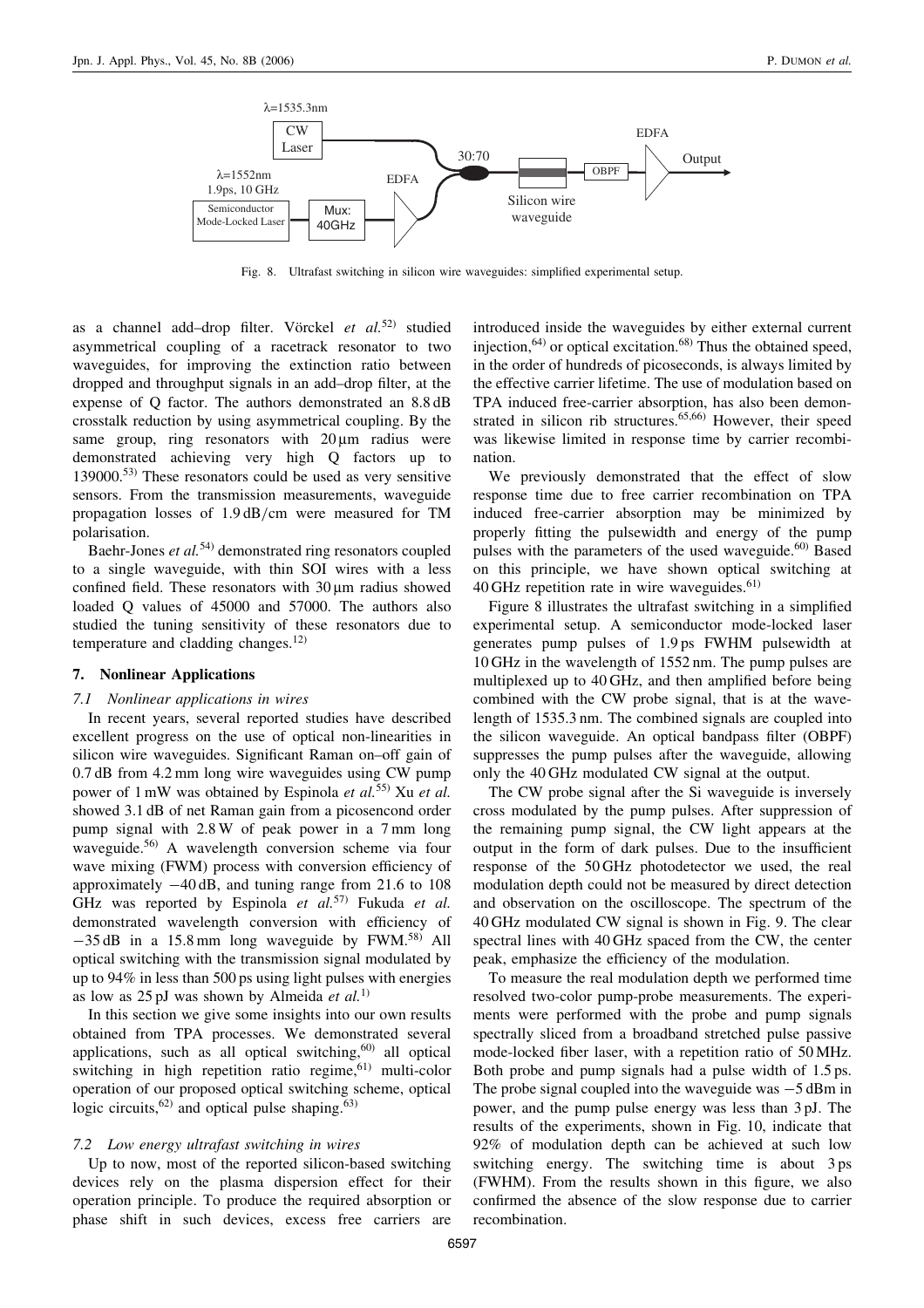

Fig. 9. Optical spectrum of 40 GHz modulated CW signal.



Fig. 10. Pump-probe measurements: response time.

In addition, we also experimentally demonstrated the multi-color operation of the ultra fast switching. We used a semiconductor mode locked laser with 1.7 ps FWHM pulsewidth at 10 GHz in the wavelength of 1535 nm to simultaneously modulate five CW probe signals, which were at the wavelengths of 1548.52, 1554.13, 1559.79, 1565.5, and 1571.24 nm respectively. Figure 11(a) shows the time domain trace of modulated CW1 in the form of dark pulses after the suppression of the pump pulses and other CW signals. The shown pulses here are broadened to about 13 ps due to the response of the 50 GHz photodetector used. The

spectrum of the five modulated CW signals is shown in Fig. 11(b). The modulation disparity between channels is due to the lack of polarization control for each individual channel, as the light is launched in the waveguide via gratings, which accepts only TE modes. Compared to single probe operation, we found no deterioration in the modulation performance when five probe signals were used, as long as the individual relative power levels are kept the same.

# 7.3 Potential of silicon in ultrafast photonic signal processing in wires

By demonstrating an all-optical logic NOR gate based on TPA in submicron size silicon wire waveguides, $62$  we have shown that silicon waveguides have potential applications in ultrafast photonic signal processing. The experimental setup of the silicon based NOR gate is shown in Fig. 12. Two signals, A and B, having the same peak power and pulsewidth of 1.5 ps FWHM were spectrally sliced from a broadband stretched pulse passive mode-locked fiber laser with a repetition ratio of 50 MHz. Signal A was centered at 1545 nm and was multiplexed by a 25 ps delay line, while signal B was centered at 1555 nm and was multiplexed by a 12.5 ps delay line. Signal A carried the digital signal "1010", while signal B carried the signal "0011", corresponding to a pseudo 80 Gbps data rate. Both signals A and B were combined and coupled into the waveguide together with a CW probe signal at the wavelength of 1560 nm. After passing through the Si wire waveguide, the CW probe light was cross-modulated by the sum of the signals A and B based on the non-degenerate TPA process. The bandpass filter after the waveguide allows only the modulated CW signal, which was detected by a 50 GHz bandwidth photodiode. The Boolean NOR operation was achieved at the output in the form of dark pulses.

The measured signal A, signal B and the output are shown in Figs.  $13(a) - 13(c)$  respectively. The two signals A and B operate at different wavelengths to avoid interference and thus ensure a stable output waveform. The pulsewidth of the signals after OBF1 and OBF2 were both measured to be 1.6 ps FWHM by an autocorrelator. However, when measured on the sampling oscilloscope the pulses were broadened to around 13 ps due to the limited bandwidth of the photodetector, which also limited the measurements of the real modulation depth at the output. The peak powers of A and B were less than 5 W and the corresponding pulse energy was less than 8 pJ. Thus, based on our previously shown two-color pump-probe experiments, the modulation depth of the output dark pulse is expected to be more than



Fig. 11. (a) Time domain trace of modulated CW1 (b) Spectrum of the five modulated CW signals.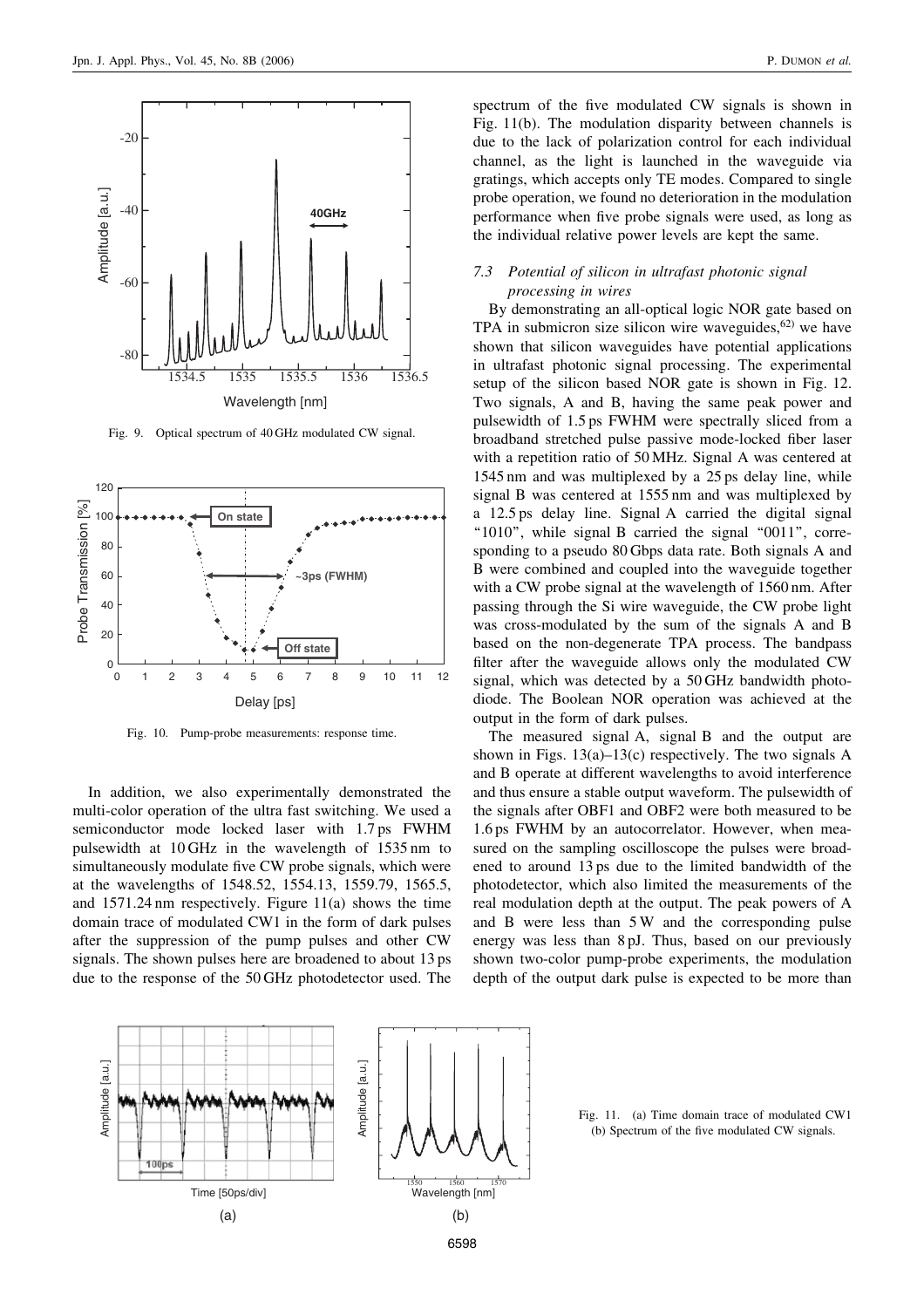

Fig. 12. Silicon based NOR gate—experimental setup.



Fig. 14. Measured output pulse profiles at various peak-coupled powers. (a) 1 W, (b) 1.6 W, (c) 4.2 W, and (d) 10 W.

90%. It should be noted that the dark pulses at the output can be avoided if the CW probe light is replaced by a pulse train.

#### 7.4 Optical pulse shaping in silicon wire waveguides

We experimentally demonstrated the temporal nonlinear transmission characteristic of high intensity picosecond pulse in silicon wire waveguides.<sup>63)</sup> We found that the generation of free carriers along the pulse duration leads to an asymmetric profile of the output pulses, which may find application in nonlinear pulse shaping devices in optical communications, such as pulse compressors or signal regenerators.

We shined pump pulses of 49 ps FWHM pulsewidth at the repetition ratio of 50 MHz into a 2 mm long waveguide, whose cross section was 480 nm in width and 220 nm in height. The use of long pulsewidth allowed sufficient freecarrier generation within the pulse duration, and also enabled the pulse profile to be readily measured on a sampling

oscilloscope. The maximum transmitted peak power was limited at around 1.5 W. Further increasing the input power will not increase the peak power at the output, but will increase asymmetry in the output pulse.

Figure 14 shows the output pulse profiles at various peakcoupled powers. The asymmetry of pulse profile is clearly observed at peak powers higher than 4 W. When the pulse was propagating along the waveguide, the leading part of the pulse generated free carriers and attenuated the trailing part of the pulse. Thus the output pulse experienced different attenuation coefficients within the pulse duration.

## 7.5 Resonators

Using optical ring resonators—which provide in an additional longitudinal confinement—the power and length requirements for ultrafast optical signal processing can even be further reduced: due to the field enhancement and the slow pulse propagation, the nonlinear interaction between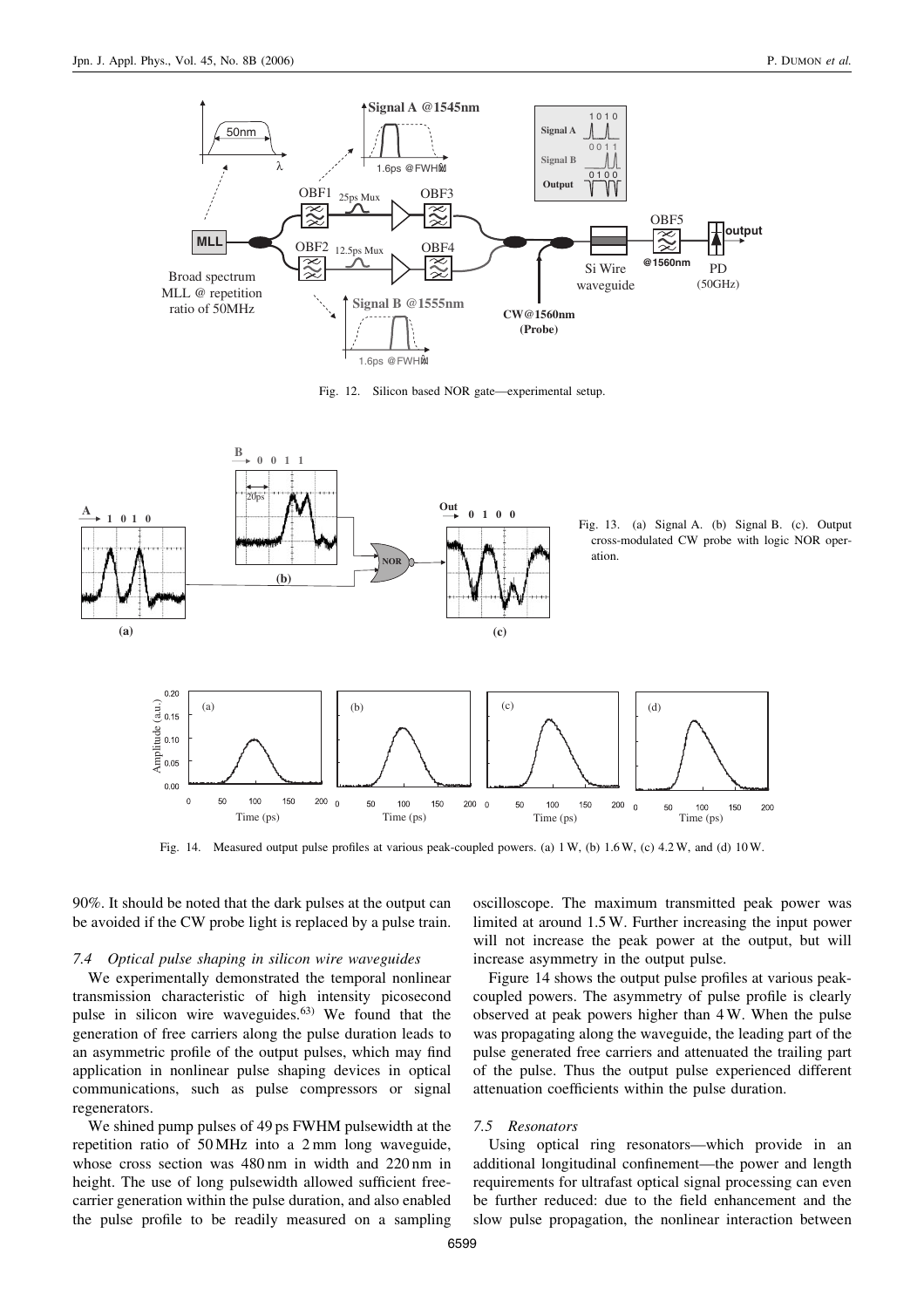

Fig. 15. Normalized transmission of the drop port for different input powers. The linear pass and drop transmissions are indicated as reference. Bistability is obtained for powers equal and above  $277 \mu W$ .

the light and the silicon material is much larger, however typically at the cost of bandwidth.<sup>67)</sup>

So far, this was only demonstrated directly (showing the ultrafast nonresonant effect itself and not its secondary effects) for the case of FWM  $[\chi^{(3)}(-2\omega_1 + \omega_2; \omega_1, \omega_1,$  $(-\omega_2)$ ]:<sup>58)</sup> here, a conversion efficieny improvement of 8 dB compared to a simple wire with the same path length was obtained by using a ring resonator with a  $5 \mu m$  radius and a Q-factor of 10000.

Most experiments were however performed to determine the impact and potential of secondary effects in these resonant structures: using an all-pass ring configuration with a radius of  $5 \mu m$  and Q of about 14000, Almeida et al.<sup>68)</sup> showed for the first time all-optical bistability with an input power of  $800 \mu W$ . The origin was verified to be thermal dispersion ( $\Delta n > 0$ ) and all-optical memory operation was demonstrated. In addition, all-optical modulation of 94% was obtained with an input power of 2.5 W (pulse length 10 ps) based on free-carrier effects ( $\Delta n < 0$ ).<sup>1)</sup>

Using an add–drop ring configuration with radius of  $4 \mu m$ and Q of 51000, we demonstrated thermal bistability with CW input powers below  $300 \mu W^{20}$ . This is shown in Fig. 15 (only the upper arm is plotted). Analysis showed that thermal effects are indeed dominant, but a large contribution of free carriers is also present, in agreement with the results of Almeida. By measuring the standard deviation on the signal, evidence of quasi-periodical pulsations was obtained, which originates from the fact that the free-carrier and thermal dispersion have opposite signs and different time constants.69) This is plotted in Fig. 16 for an input power of 0.76 mW. Such a behavior may limit potential switching and memory operations, but also provides possibilities for pulse generation.

By modulating the pump signal and placing a CW probe signal near a second resonance (with a Q of 19000), we also demonstrated true and inverse wavelength conversion based on FCD, depending on the exact position of the probe signal. This is shown in Fig. 17 for a peak input power of  $660 \mu W$ and an extinction ratio of 5 dB. A 10001000... data pattern (0.1 Gb/s) was used to demonstrate the true and inverse character of the conversion: one obtains 10001000... on the



Fig. 16. Normalized average transmission and standard deviation at the drop port for an input power of 0.76 mW.



Fig. 17. Measured probe signals at the shorter (a) and the longer (b) wavelength side of the resonance for a peak pump power of 0.66 mW. On the lower wavelength side, the converted data streams corrresponds to 10001000..., while on the other side, 01110111... is obtained.

lower wavelength side of the probe resonance, while on the other side a 01110111... data pattern is created. While the rise time is typically fast, the maximum bitrate is clearly limited by the carrier recombination time, which is about 10 ns. We measured an extinction ratio of respectively 2.7 and 3.8 dB. At higher input power, we again observed unstable behaviour due to competition between thermal and free carrier refractive index contributions. This is shown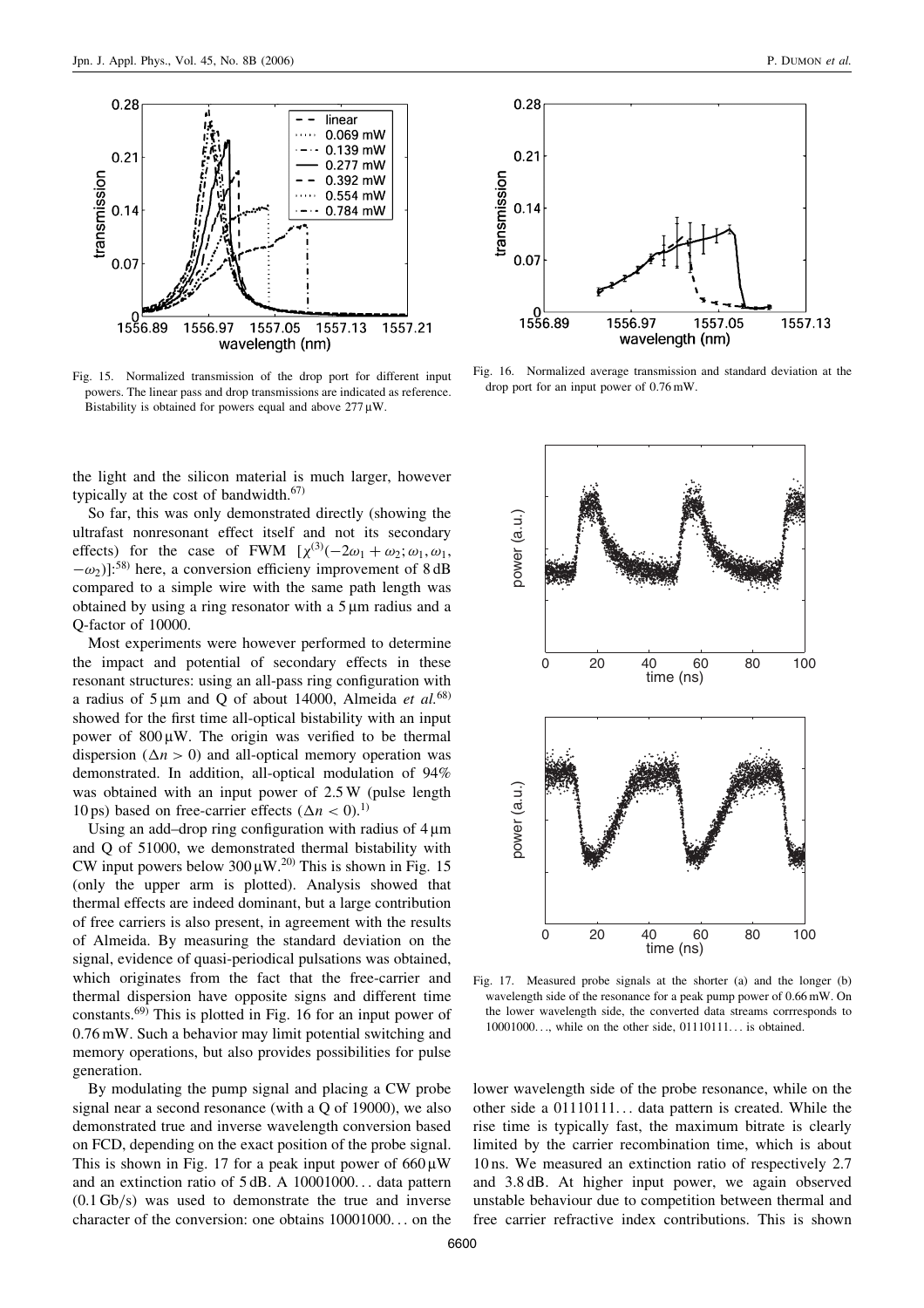

Fig. 18. Measured probe signals at the shorter (a) and the longer (b) wavelength side of the resonance for a peak pump power of 1.32 mW.

in Fig. 18 for the same setup with a peak input power of 1.32 mW. Significant distortions in the converted data pattern can be seen.

### 8. Conclusions

We have demonstrated a variety of structures and functions in SOI wires fabricated with CMOS based processes, including 248 nm deep UV lithography. Basic photonic circuit elements have losses and crosstalk low enough for basic functionality. However, for implementation in large and complex circuits, their performance will still need to be enhanced. We demonstrated single ring resonator channel drop filters with large drop efficiency and low add– drop crosstalk, lattice filters with low crosstalk and WDM channel spacings, and arrayed waveguide grating router devices with low insertion loss and crosstalk down to  $-20$  dB with WDM channel spacings. In plain photonic wires, we have shown 1.9 ps nonlinear switching at low energy, an all-optical NOR gate and nonlinear self-distortion of picosecond optical pulses. Furthermore, we studied the reduction of the power and size requirements of nonlinear functions through the use of resonators.

With promising linear circuits and functions such as wavelength filters, and nonlinear functions for ultra-fast signal processing and switching being developed, photonic wire based photonic integrated circuits in silicon-on-insulator have great potential, especially combined with CMOS based technology.

#### Acknowledgements

The work was supported by the EU through the ISTePIXnet network of excellence and the IST-PICMOS project. P. Dumon thanks the Institute for the Promotion of Innovation through Science and Technology in Flanders (IWT-Vlaanderen) for a scholarship. G. Priem acknowledges the Flemish Fund for Scientific Research (FWO-Vlaanderen) for a doctoral research grant. W. Bogaerts and P. Bienstman acknowledge the FWO-Vlaanderen for a postdoctoral fellowship.

- 1) V. R. Almeida, C. A. Barrios, R. R. Panepucci and M. Lipson: Nature 431 (2004) 1081.
- 2) W. N. Ye, D. X. Xu, S. Janz, P. Cheben, M. J. Picard, B. Lamontagne and N. G. Tarr: J. Lightwave Technol. 23 (2005) 1308.
- 3) E. D. Palik: Handbook of Optical Constants of Solids (Academic Press, 1985).
- 4) M. Borselli, T. J. Johnson and O. Painter: Opt. Express 13 (2005) 1515.
- 5) W. Bogaerts, R. Baets, P. Dumon, V. Wiaux, S. Beckx, D. Taillaert, B. Luyssaert, J. Van Campenhout, P. Bienstman and D. Van Thourhout: J. Lightwave Technol. 23 (2005) 401.
- 6) Y. A. Vlasov and S. J. McNab: Opt. Express 12 (2004) 1622.
- 7) T. Barwicz and H. A. Haus: J. Lightwave Technol. 23 (2005) 2719.
- 8) P. Dumon, G. Roelkens, W. Bogaerts, D. Van Thourhout, J. Wouters, S. Beckx, P. Jaenen and R. Baets: Group IV Photonics 2005, Antwerp, Belgium, 2005, p. 189.
- 9) A. Sakai, T. Fukazawa and T. Baba: J. Lightwave Technol. 22 (2004) 520.
- 10) T. Tsuchizawa, K. Yamada, H. Fukuda, T. Watanabe, J. Takahashi, M. Takahashi, T. Shoji, E. Tamechika, S. Itabashi and H. Morita: IEEE J. Sel. Top. Quantum Electron. 11 (2005) 232.
- 11) J. A. McCaulley, V. M. Donnelly, M. Vernon and I. Taha: Phys. Rev. B 49 (1994) 7408.
- 12) T. Baehr-Jones, M. Hochberg, C. Walker, E. Chan, D. Koshinz, W. Krug and A. Scherer: J. Lightwave Technol. 23 (2005) 4215.
- 13) A. Sakai, G. Hara and T. Baba: Jpn. J. Appl. Phys. 40 (2001) L383.
- 14) R. L. Espinola, M. C. Tsai, J. T. Yardley and R. M. Osgood: IEEE Photonics Technol. Lett. 15 (2003) 1366.
- 15) T. Chu, H. Yamada, S. Ishida and Y. Arakawa: Opt. Express 13 (2005) 10109.
- 16) R. Claps, D. Dimitropoulos, V. Raghunathan, Y. Han and B. Jalali: Opt. Express 11 (2003) 1731.
- 17) M. Sheik-Bahae, J. Wang and E. Van Stryland: IEEE J. Quantum Electron. 30 (1994) 249.
- 18) M. Dinu, F. Quochi and H. Garcia: Appl. Phys. Lett. 82 (2003) 2954.
- 19) K. DeLong, K. Rochford and G. Stegeman: Appl. Phys. Lett. 55 (1989) 1823.
- 20) G. Priem, P. Dumon, W. Bogaerts, D. Van Thourhout, G. Morthier and R. Baets: Opt. Express 13 (2005) 9623.
- 21) S. Preble, Q. Xu, B. Schmidt and M. Lipson: Opt. Lett. 30 (2005) 2891.
- 22) H. Tsang, C. Wong, T. Liang, I. Day, S. Robins, A. Harpin, J. Drake and M. Asghari: Appl. Phys. Lett. 80 (2002) 416.
- 23) G. Rieger, K. Virk and J. Young: Appl. Phys. Lett. 84 (2004) 900.
- 24) R. Orobtchouck, N. Schell, T. Benyattou and J. M. Fedeli: ECIO 2005, Grenoble, France, 2005.
- 25) D. K. Sparacin, S. J. Spector and L. C. Kimerling: J. Lightwave Technol. 23 (2005) 2455.
- 26) K. K. Lee, D. R. Lim, L. C. Kimerling, J. Shin and F. Cerrina: Opt. Lett. 26 (2001) 1888.
- 27) V. R. Almeida, R. R. Panepucci and M. Lipson: Opt. Lett. 28 (2003) 1302.
- 28) G. Roelkens, P. Dumon, W. Bogaerts, D. Van Thourhout and R. Baets: IEEE Photonics Technol. Lett. 17 (2005) 2613.
- 29) D. Taillaert, P. Bienstman and R. Baets: Opt. Lett. 29 (2004) 2749.
- 30) P. Dumon, W. Bogaerts, D. Van Thourhout, D. Taillaert, R. Baets, J. Wouters, S. Beckx and P. Jaenen: Opt. Express 14 (2006) 664.